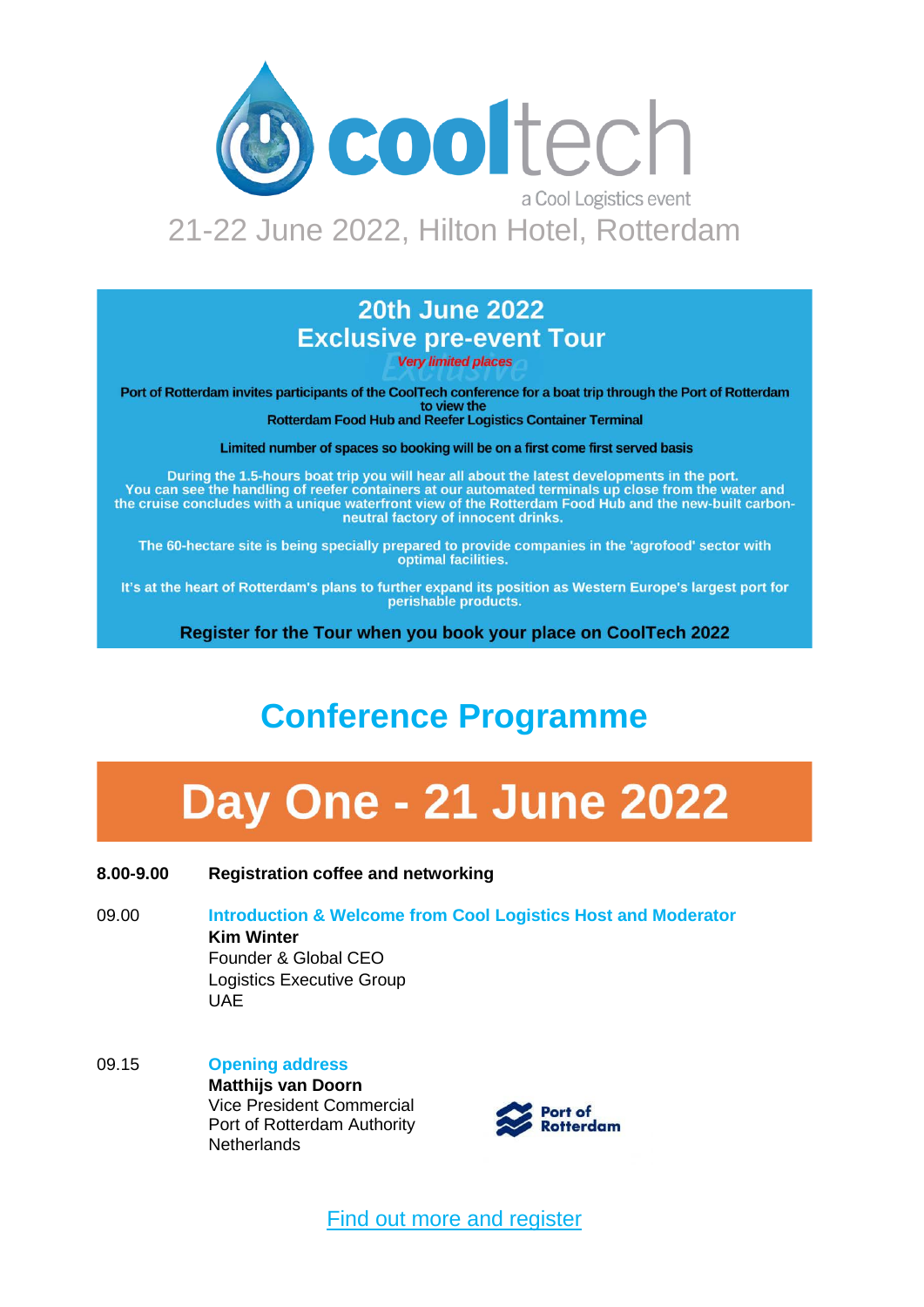

**Session overview: The evolving technology Innovation and investment landscape for Global Cold Chain** 

#### 09.30 **Current and Future Reefer Container Technology**

An overview of current and likely future developments in reefer container technology given the outlook for meeting lower carbon emission requirements, operating costs and logistics efficiencies.

#### **Mark Bennett**

President Sun Intermodal UK

09.45 **Blockchain in practice: Quay Connect simplifies export process of perishables to the UK Raoul Tan** Director of Naviporta Port of Rotterdam **Netherlands** 

#### 10.00 **Cool Investments: Where the money comes from, and for what!**

An overview of the main investors in the sector, the hottest technologies to follow and a high level overview, how to be attractive for investors in post pandemic supply chains.

Food Logistic, and cold chain in particular, attracted a lot of attention from investors global level. Relatively high margins, the possibility to invest in innovative and dynamic companies and a steady growth in food consumption generated a bubbling environment in which public and private investors funneled a sustained flow of financial resources. The sector is now at a turning point. The economic downturn is upon us, and there are strategic and long term decisions awaiting cold chain players that need the support of investors and financial institution. Where the money is coming from? Will they keep on coming? What are the key elements to remain, or become attractive for investors?

#### **Matteo Iagatti**

Independent Consultant, previously at Rabobank France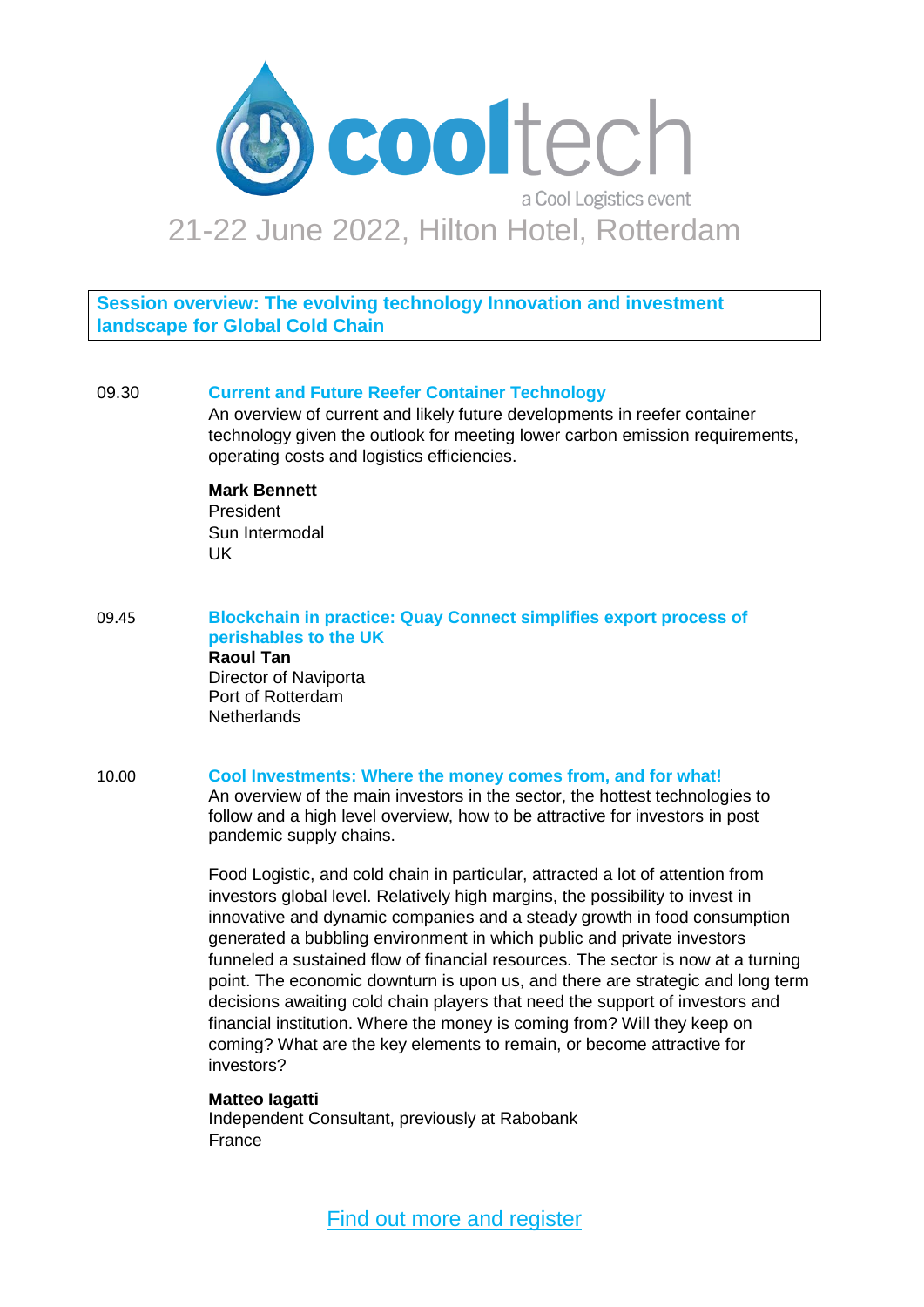

#### 10.15 **Predicting banana quality with machine learning models**

Bananas are the world's largest export fruit in terms of volume. Yearly, about 6 million boxes of bananas re imported into the EU alone. Bananas are harvested green and transported in refrigerated ships or refrigerated containers on container ships. The transport process is well developed. Vacuum bags and anti-fungal protection of the crowns make sure that bananas generally arrive in good, firm and green shape. However, the EU Green Deal promotes organic agriculture and a reduction of chemicals used in production and post-harvest. This may increase the number of transport incidents caused by rotting of crowns, usually known to happen in specific seasons. Other quality defects may also be season-related, such as underpeel discoloration (UDP). If we could predict the occurrence of such defects, we could take measures that would prevent the problem. We would at least be better prepared and plan alternatives. In this contribution, we show how machine learning algorithms based on a large collection of data from banana shipments over a few years make it possible to better understand, predict, and potentially prevent or reduce quality problems. In doing so, we use a simplified data set of bananas, showing its potential. This may also be relevant for other fragile fruits, such as avocados and blueberries, which are shipped as refrigerated cargo. This will reduce the use of chemicals and cut down on waste during transport.

#### **Hans-Willem van der Waal** CEO AgroFair **Netherlands**

- 10.30-11.00 Panel Session with the above speakers moderated by Mark Bennett
- 11.00-11.45 **Coffee break kindly sponsored by:**

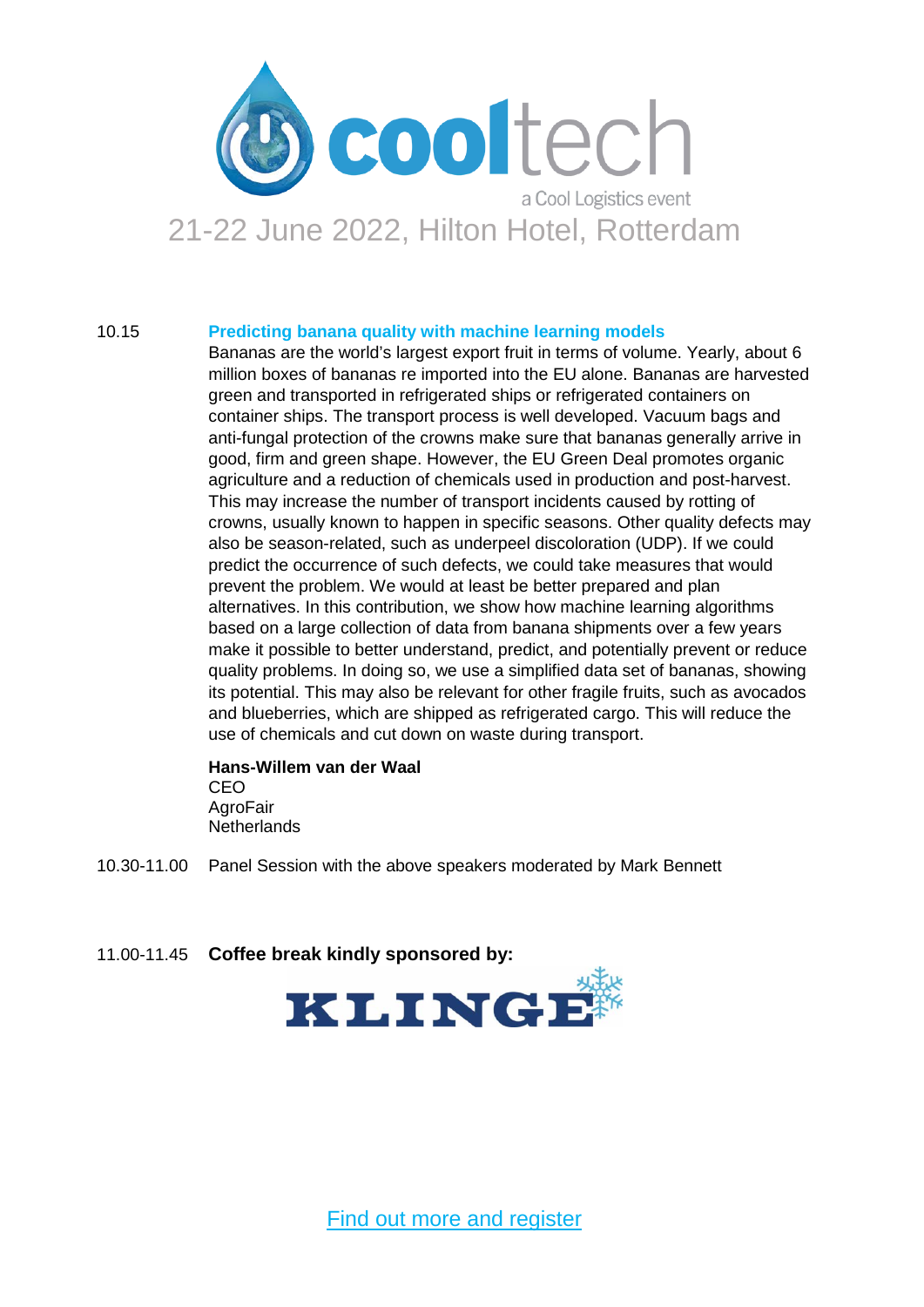

**Session Overview: Cold chain visibility, connectivity and traceability, foundation for change (GPS)**

11.45 **Ensuring Safe and Reliable Cold Chains for Critical Life-Saving Medicine** Klinge's mission is to improve the lives of people all over the globe through innovative and ultra-reliable supply chain solutions for critical chemicals, essential foodstuffs, and life-changing medicines. Klinge's customized designs include but are not limited to dual redundant systems, tank container heating and cooling equipment, pharmaceutical temperature control, militaryspecification refrigeration, explosion-proof refrigeration and heating, quickthawing systems for meat processing, and equipment reaching temperatures down to -70°C (-94°F). Klinge's skilled technical team and worldwide service network assist in making sure customer products can be supported around the globe. **Allan Klinge** President

Klinge USA

#### 12.00 **Keeping You Cool - Ensure Temperature Sensitive Shipments Arrive On Time and In Full**

Every Shipment Matters. There's not a manufacturer in any industry vertical that won't miss an opportunity to shout that from a mountaintop. But those three words are especially true when it comes to the distribution of cold-chain shipments, where undetected in-transit issues can cost companies billions of dollars in lost revenue. Tive has a solution so logisticians can keep their cool and utilise realtime visibility in the cold chain.

#### **Matthew Holland**

Director of Sales UK, Ireland & Nordic tive Inc UK

#### 12.15 **Making better decisions for a healthy, safe, sustainable and intelligent cold chain**

- Carrier insight drives business objectives and helps make critical, timely decisions
- Collaboration is key to transforming the maritime industry into a more dynamic, efficient and sustainable one (e.g. food loss)

#### **Alan Peart**

Telematics, Sales Manager, Global Container Refrigeration Carrier Transicold Singapore

[Find out more and register](https://coollogisticsresources.com/cooltech-a-cool-logistics-event/)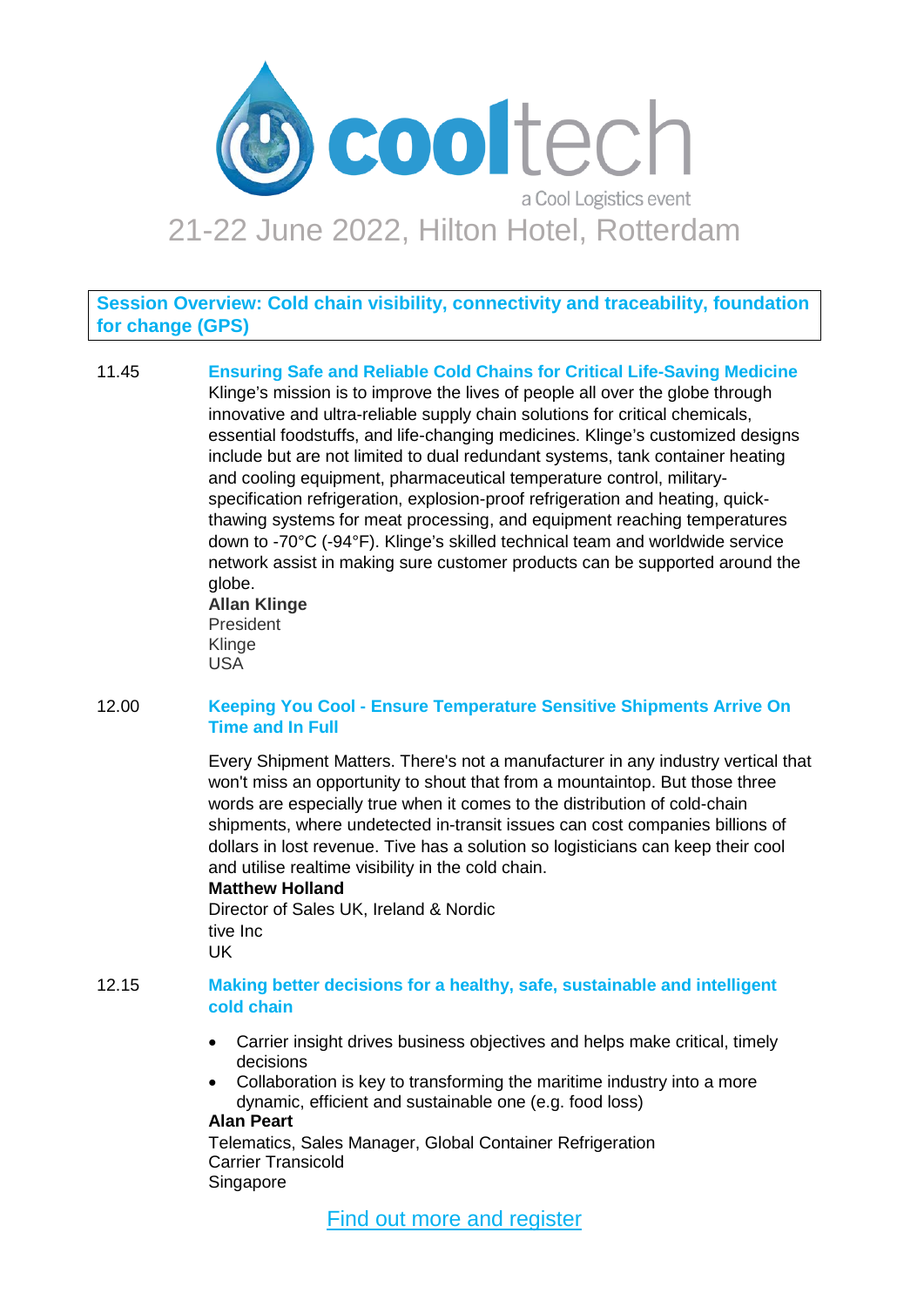

#### 12.30 **Outlook for smart containers**

- Drivers of smart container evolution
- Install rates by segment
- Install rate forecasts
- Future challenges & opportunities

### **Martin Dixon**

Director - Head of Research Products **Drewry** UK

12.45 **Pharma GDP Project**

**Tineke Van de Voorde** Key Account Manager Port of Antwerp-Bruges Belgium

- 13.00-13.30 Panel Session with the above speakers moderated by **Mark Bennett**
- 13.30-14.45 **Lunch and Networking**

#### **Session Overview: Digitalisation, Data & Smart Reefer Container Operations – Technology, Standards & Adoption**

14.45-15.30 **Temperature monitoring solution and how it came about and what problems it solves for FC+ and the industry at large** Fireside Chat with: **Don Miller,** Board Director, TrakAssure & Chief Sales Officer, Globe Tracker, Canada **Steve Alaerts**, Director, Foodcareplus, Belgium **Michiel Valee,** CEO, DockFlow, Belgium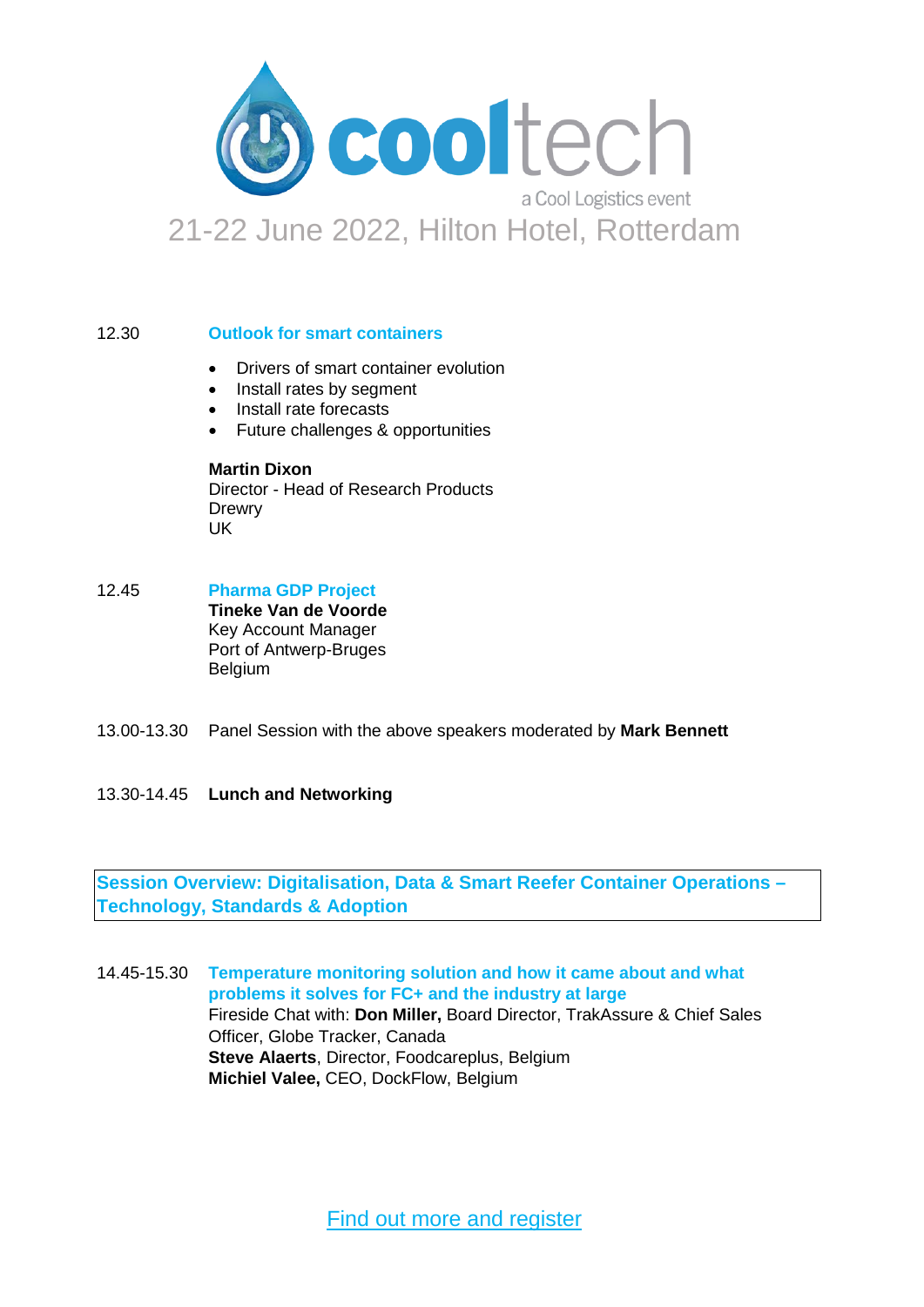

15.30-15.45 **Emerson Climate Technologies** will be looking at how the guidelines Digital Container Shipping Association have proposed within reefer monitoring onboard vessels, together with the data standards being developed by the Container Owners Association have been implemented thus far. The industry is still grappling with data issues and Emerson will be discussing the practical implementation of the standards developed so far.

**Niels Prebensen**

Director Product Management – Digital Marine Emerson Commercial and Residential Solutions Denmark

#### 15.45-16.15 **Coffee Break & Networking**

**Session overview: Digitalisation and the future of the cold supply chain logistics and shipping** 

#### 16.15-17.00 **Digitalization of the cold chain: role and responsibilities of actors in the supply chain**

**Panel host: Daniel Bollard,** Business Manager - Shippers & Forwarders, Port of Rotterdam, Netherlands

**Charlotte Goos,** Business Development Manager, Portbase, Netherlands

**Rogier Rook**, Logistics Manager, Nature's Pride, Netherlands

**Niels Prebensen**, Director Product Management – Digital Marine, Emerson Commercial and Residential Solutions, Denmark

**Stein van Est,** Head of Cold Chain Logistics, Maersk, Netherlands

- 17.00 Conference Day 1 Close
- 17.30 **Port of Rotterdam Welcome Reception Coaches depart Hilton Hotel at 17.30 for short journey to the Port with a return back to the Hotel at 21.30**

[Find out more and register](https://coollogisticsresources.com/cooltech-a-cool-logistics-event/)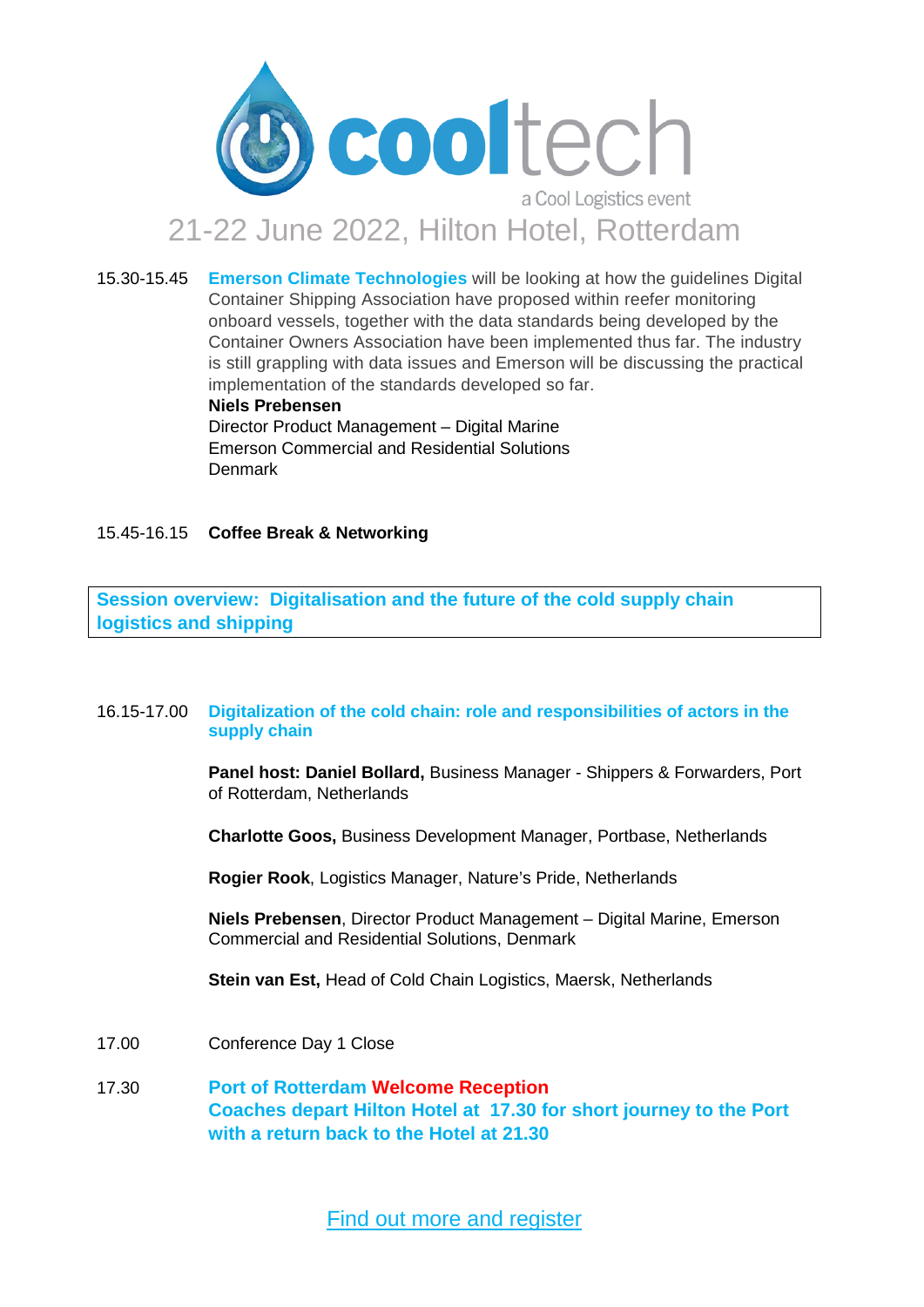

# **Day Two - 22 June 2022**

- 08.00-09.00 **Registration coffee and networking**
- 09.00 **Introduction & Welcome from Cool Logistics Host Kim Winter** Founder & Global CEO Logistics Executive Group UAE
- 09.10-09.30 **Flowers by sea, supporting an industry in transition** Jeroen will explain what is happening, the magnitude of the change and the role of FlowerWatch in this process. **Jeroen van der Hulst** Managing Director **FlowerWatch Netherlands**

**Session Overview: Smart Cool Infrastructure – Ports & Cold Storage – Energy, Sustainability & Automation**

09.30 **From Data to Disruption: Real-Time Cargo Monitoring with TradeTech** How can we obtain the right data and turn it into solutions that solve problems, improve lives, and optimize industry? In this session, Matilda Bouchet, Managing Director and Head of Cargo Monitoring at Nexxiot, explores real-time cargo monitoring and how technological solutions - hardware and software can reduce waste, ensure greater safety and optimize the end-to-end transportation of sensitive cargo. See you there! **Matilda Bouchet** Managing Director, Head of Cargo Monitoring Nexxiot Sweden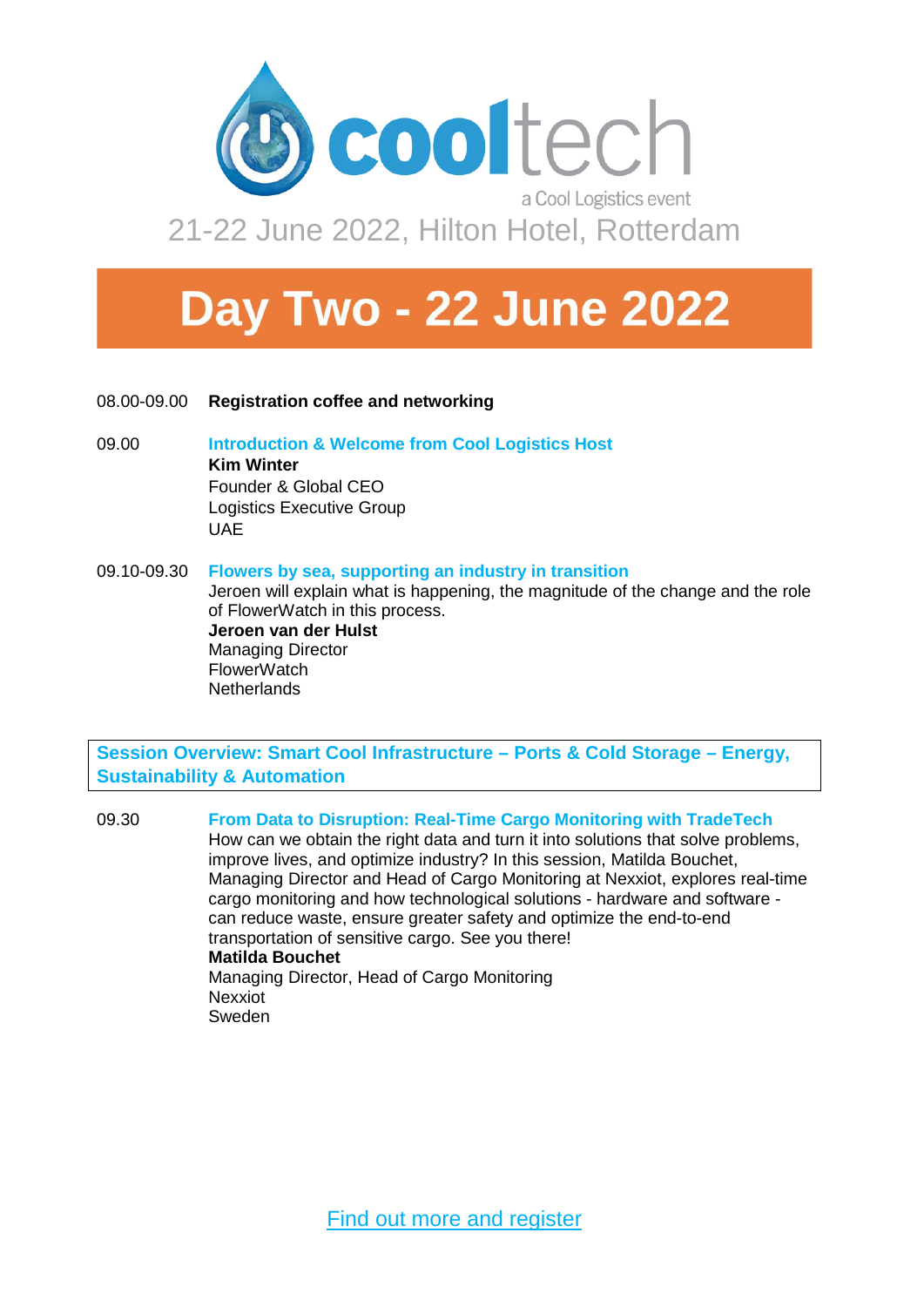

## 21-22 June 2022, Hilton Hotel, Rotterdam

09.45 **Regenerative Finance (ReFi): Export Agricultural Market Restructure with Technology and Finance**

Full end-to-end traceability of food products to increase value and reduce waste across the food supply chain. Novel Financial models unlocking efficiencies to create new revenue opportunities and provides equitable access to liquidity all the while leveling risk.

#### **Fiona Delaney**

CEO/Co-founder, Origin Chain Representative of AgriLedger UK

#### 10.00 **Reefer Container Cargo Claims: Data everywhere but not a byte to use**

There is an overabundance of data in the logistics industry. However, its implementation has failed to impact the claims process. How can the industry leverage this data to impact claims processes to improve bottom line?

#### **Kingsly Kongnyuh Kwalar** CEO OPTIMIZ UK

- 10.15-10.45 Panel Discussion with above speakers and moderated by Kim Winters
- **10.45-11.30 Coffee break kindly sponsored by:**



#### **Session Overview: Reefer Container Technology & Operations**

11.30 **Digital twins for the cool chain** Digital twins are on their way into logistical applications, but mostly with focus on material and product flow monitoring by RFID readers. The transfer to the cool chain demands new solutions to integrate more detailed sensor information into digital twins, especially temperature data. **Reiner Jedermann** IMSAS Institute for Microsensors, actuators and systems University of Bremen, FB1 Germany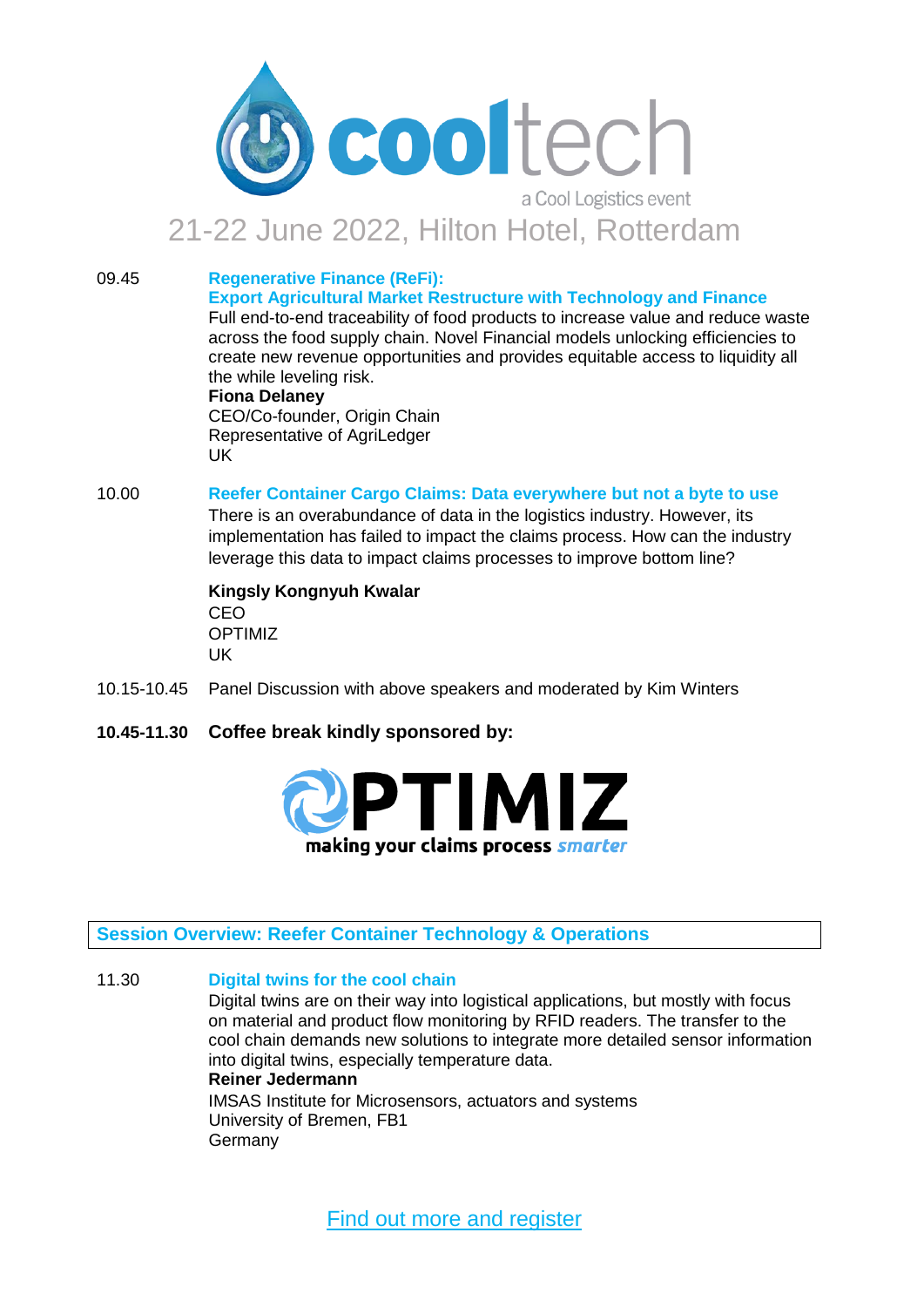

# 21-22 June 2022, Hilton Hotel, Rotterdam

#### 11.45 **OTFLOW; optimization of export conditions**

OTFLOW's commitment is to make an environmental impact while improving your shipping conditions. OTFLOW is a patented floor cover solution that provides the optimal internal airflow during 40 ft reefer transport of perishable products such as fruit, vegetables, flowers, plants, and medicines. When improving your shipping conditions with this technology, you will increase the probability to maintain the product quality level of your products upon arrival, have fewer financial losses due to claims, and less food waste.

**Jurgen Schouten** Commercial Director **OTFLOW Netherlands** 

#### 12.00 **Knowledge is Power, also in refrigeration**

What storage conditions does a product require? And how to create those conditions with most efficiency? In this presentation I will show the latest developments at WUR from Digital Twins to equipment performance and what is done with our knowledge.

**Eelke Westra** Programme Manager Postharvest Quality Wageningen University & Research **Netherlands** 

#### 12.15 **Reefer container operations – where data should drive decisions**

Getting the right data at the right time in the right format is no easy task in reefer container operations. Different technologies, competing connectivity options and nascent but converging data standards combine to complicate the process. Even then, does the data answer the questions you need answered, depending on your role in the supply chain? Al Tama will examine how smart containers use interoperability, digitalization and predictive analytics to generate intelligent, real-time decision-making by providing accurate delivery estimates, streamlining pick-ups and handoffs, avoiding spoilage, and connecting the entire supply chain, reefer and dry.

#### **Al Tama**

Vice President & General Manager ORBCOMM USA

- 12.30-13.00 Panel discussion with above speakers and moderated by Kim Winters
- **13.00-14.30 Lunch and networking**